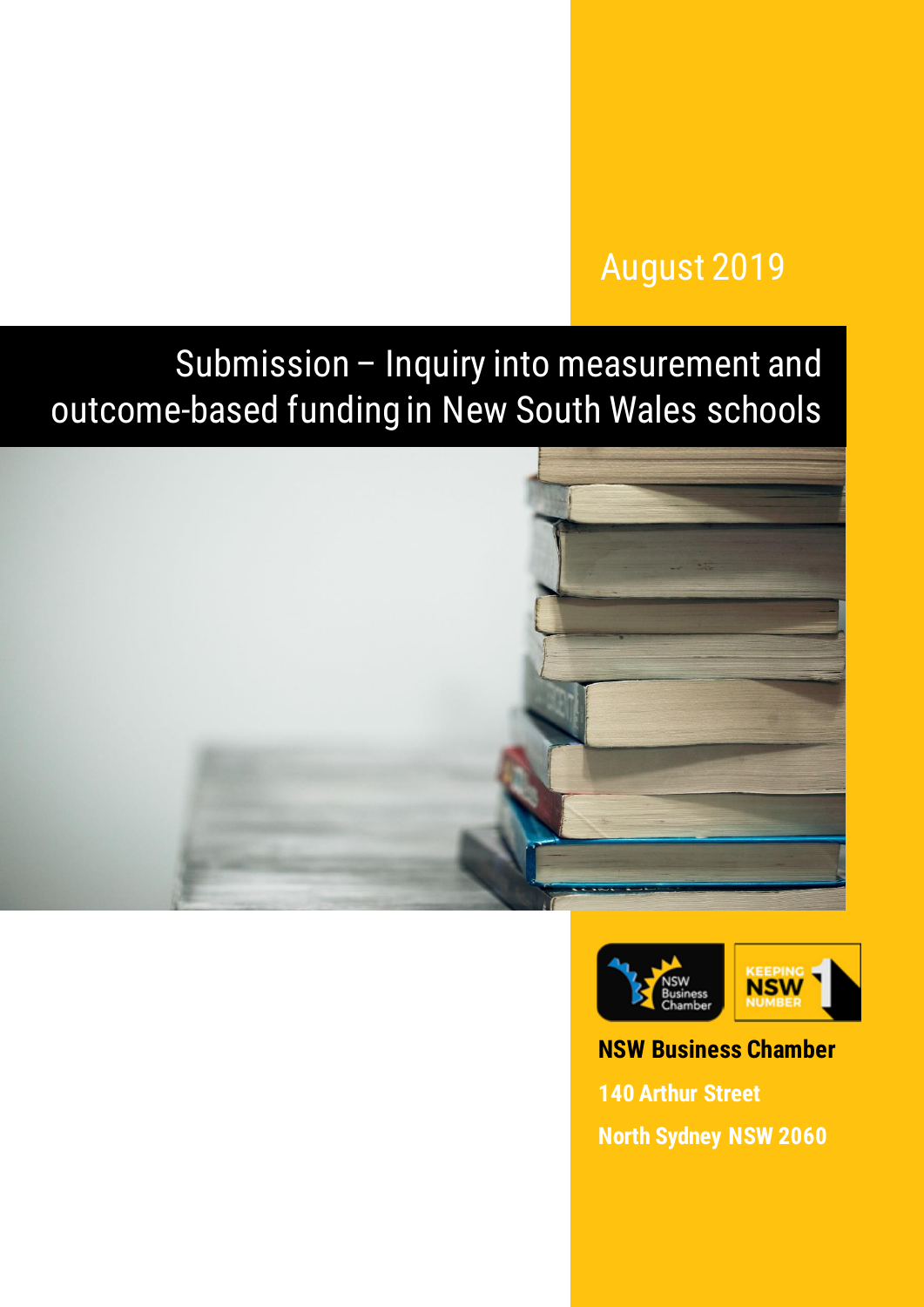## **About the Chamber**

The NSW Business Chamber ('the Chamber') welcomes the opportunity to make a submission to the *Inquiry into measurement and outcome-based funding in New South Wales schools.* 

The Chamber is one of Australia's largest business support groups, with a direct membership of more than 20,000 businesses, providing services to over 30,000 businesses each year.

The Chamber works with thousands of businesses ranging in size from owner operators to large corporations, and spanning all industry sectors from product-based manufacturers to service provider enterprises.

**For more information contact:** Timothy Burt Policy Manager, Workforce Skills NSW Business Chamber Tel: 9458 7762 Email: [timothy.burt@nswbc.com.au](mailto:timothy.burt@nswbc.com.au)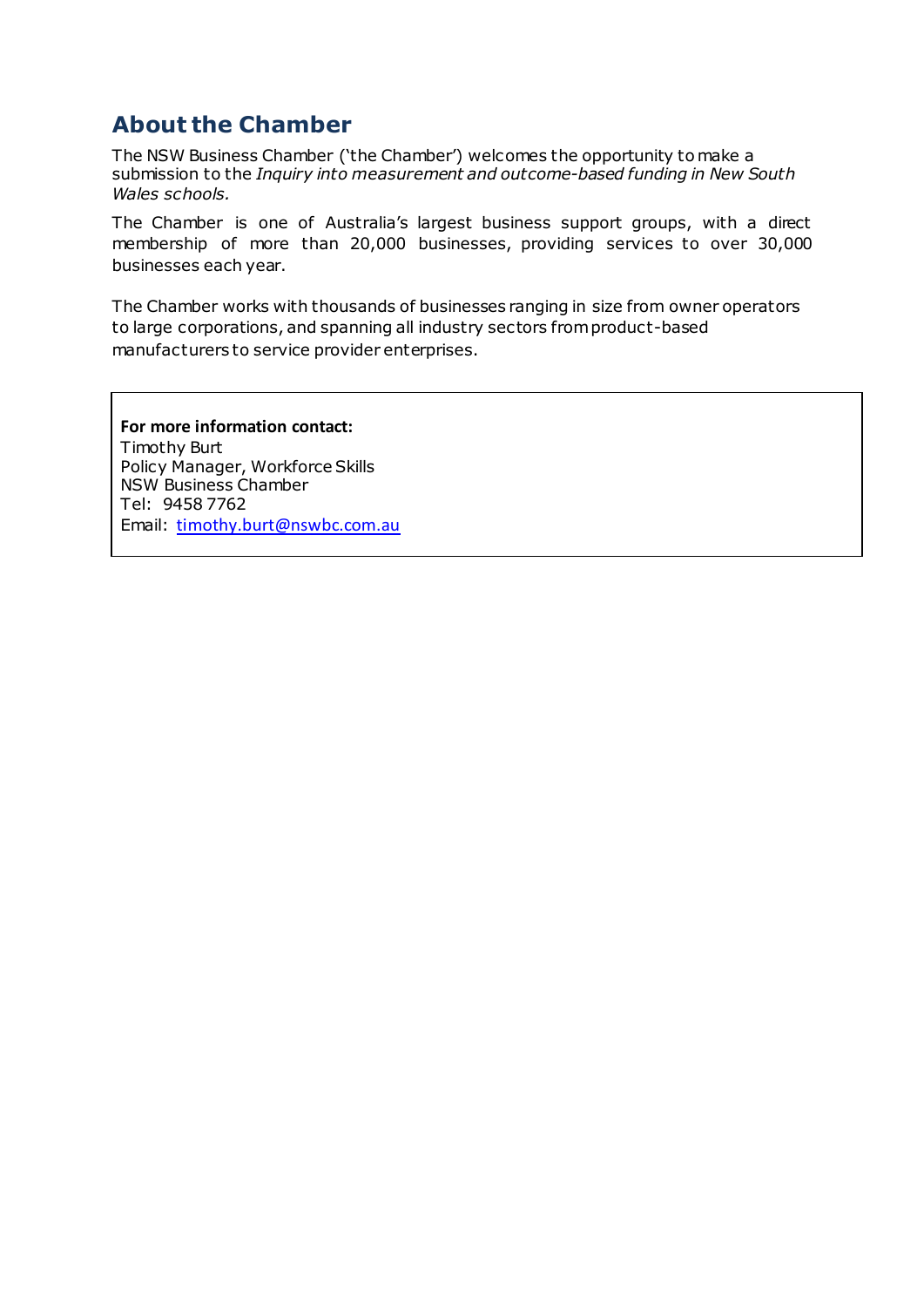### **INTRODUCTION**

As part of the 2019-20 Budget, the NSW Treasurer announced a move to outcome budgeting. This reform is to commence in education and identifies four State Outcomes to be delivered by the Education cluster.

These four outcomes should be the baseline expectations for any education system: providing a high standard of education, delivering high quality early childhood education, improving teacher quality and delivering a skilled and employable workforce.

The Legislative Council's *Inquiry into measurement and outcome-based funding in New South Wales schools* has been released to consider this issue further.

The Chamber's submission primarily addresses the following Termof Reference:

*1(d) how schools should be funded into the future and whether New South Wales growth funding, including from Gonski and other sources, should be linked to outcomes and performance.*

The Chamber appreciates this submission forms the first formal opportunity to participate and will continue to engage as the Inquiry progresses.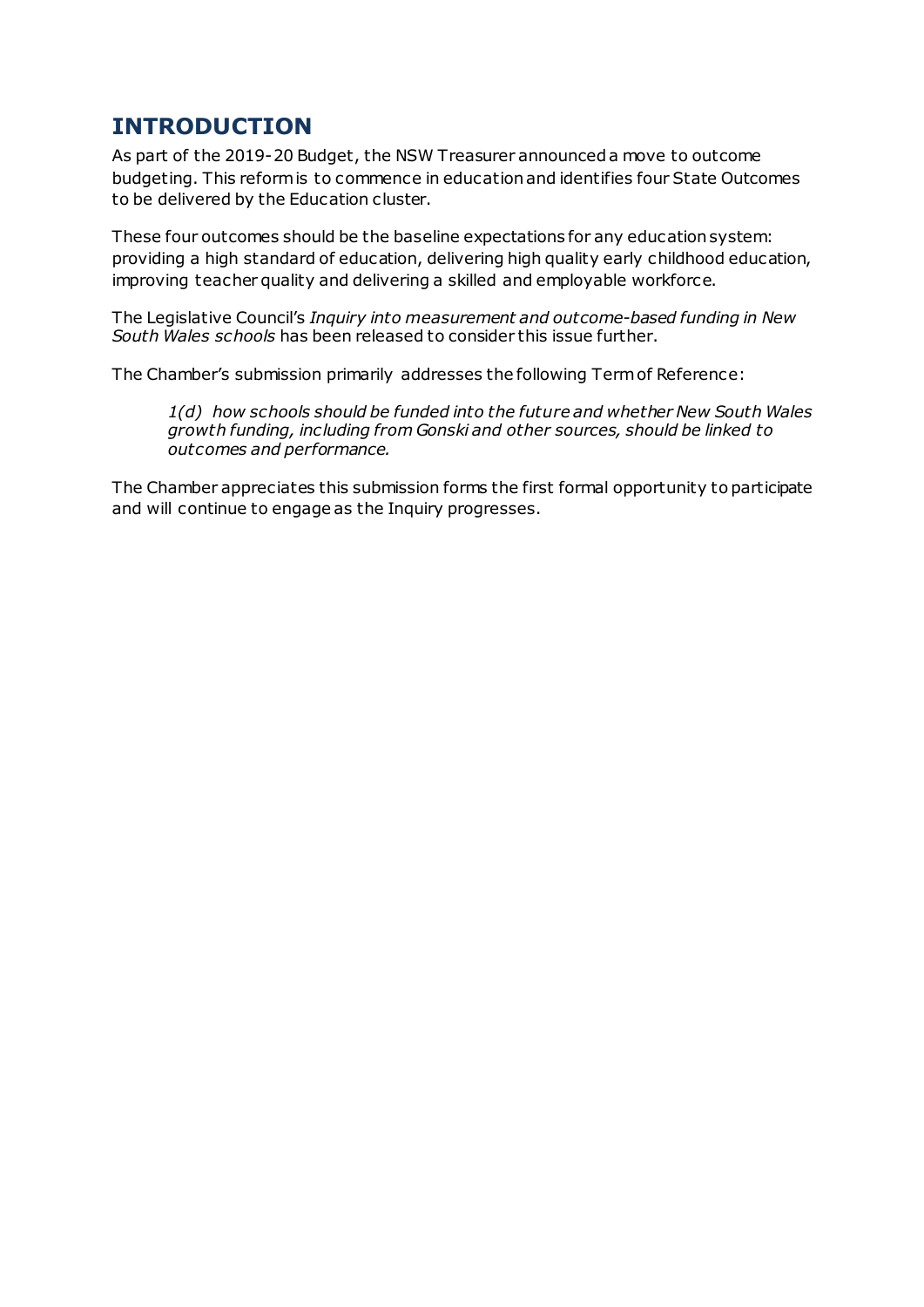## **SUBMISSION**

The Chamber's report *Old School New School<sup>1</sup>* identified a number of important social and economic outcomes from education including:

- strengthening citizenship, supporting community cohesion, promoting mutual understanding of different cultures and values, and instilling an appreciation of the value of economic activity;
- developing skills and competencies that enable young people to become productive workers and lifting community living standards;
- creating opportunities for personal growth and fulfilment in life; and
- promoting equality, social inclusion and economic progress.

A successful NSW education system should equip its participants to flourish; personally, socially and economically.

However, it appears that the system is not consistently supporting students to flourish in the workplace. Over half of employers recently reported that the education system was not equipping young people with the skills, knowledge and capabilities they need when entering the workforce.<sup>2</sup>



As schools and students have focussed on university as the preferred pathway from school, with commensurate increases in enrolments in university undergraduate courses<sup>3</sup>, NSW has seen a decline in the number of government funded vocational education and training (VET) student enrolments, from around 480,000 in 2003 to around 390,000 in 2017.<sup>4</sup>

Further, there were only 2,500 School-Based Apprentices and Trainees in NSW in 2017 compared to 11,300 in Queensland.<sup>5</sup> The recent independent review of Australia's VET system noted, "While university education is very important, it is not the only or even the most suitable method in many industries for learning the skills workers need to succeed."<sup>6</sup>

1

<sup>&</sup>lt;sup>1</sup> NSW Business Chamber. Old School / New School. November 2017. Retrieved from: [https://www.nswbusinesschamber.com.au/NSWBC/media/Policy/OldSchoolNewSchool-FullReport\\_1.pdf](https://www.nswbusinesschamber.com.au/NSWBC/media/Policy/OldSchoolNewSchool-FullReport_1.pdf) on 9

August 2019.

<sup>2</sup> NSW Business Chamber. July 2019. 2019 Workforce Skills Survey. Unpublished.

 $3$  Department of Education and Training. Higher Education statistics. Accessed via uCube retrieved from <http://highereducationstatistics.education.gov.au/> on 14 August 2019.

<sup>&</sup>lt;sup>4</sup> NCVER. Government-funded students and courses. 2018. Retrieved from [https://www.ncver.edu.au/research-and-statistics/publications/all-publications/government-funded-students](https://www.ncver.edu.au/research-and-statistics/publications/all-publications/government-funded-students-and-courses-2018)[and-courses-2018](https://www.ncver.edu.au/research-and-statistics/publications/all-publications/government-funded-students-and-courses-2018) on 14 August 2019.

<sup>5</sup> NCVER. VET in Schools 2017. Retrieved from[: https://www.ncver.edu.au/research-and-statistics/data/all](https://www.ncver.edu.au/research-and-statistics/data/all-data/vet-in-schools-2017-data-slicer)[data/vet-in-schools-2017-data-slicer](https://www.ncver.edu.au/research-and-statistics/data/all-data/vet-in-schools-2017-data-slicer) on 16 August 2019.

 $6$  Commonwealth of Australia, Department of the Prime Minister and Cabinet, Strengthening Skills. April 2019. Retrieved from[: https://pmc.gov.au/sites/default/files/publications/strengthening-skills-independent-review](https://pmc.gov.au/sites/default/files/publications/strengthening-skills-independent-review-australia-vets_1.pdf)australia-vets 1.pdf on 13 August 2019.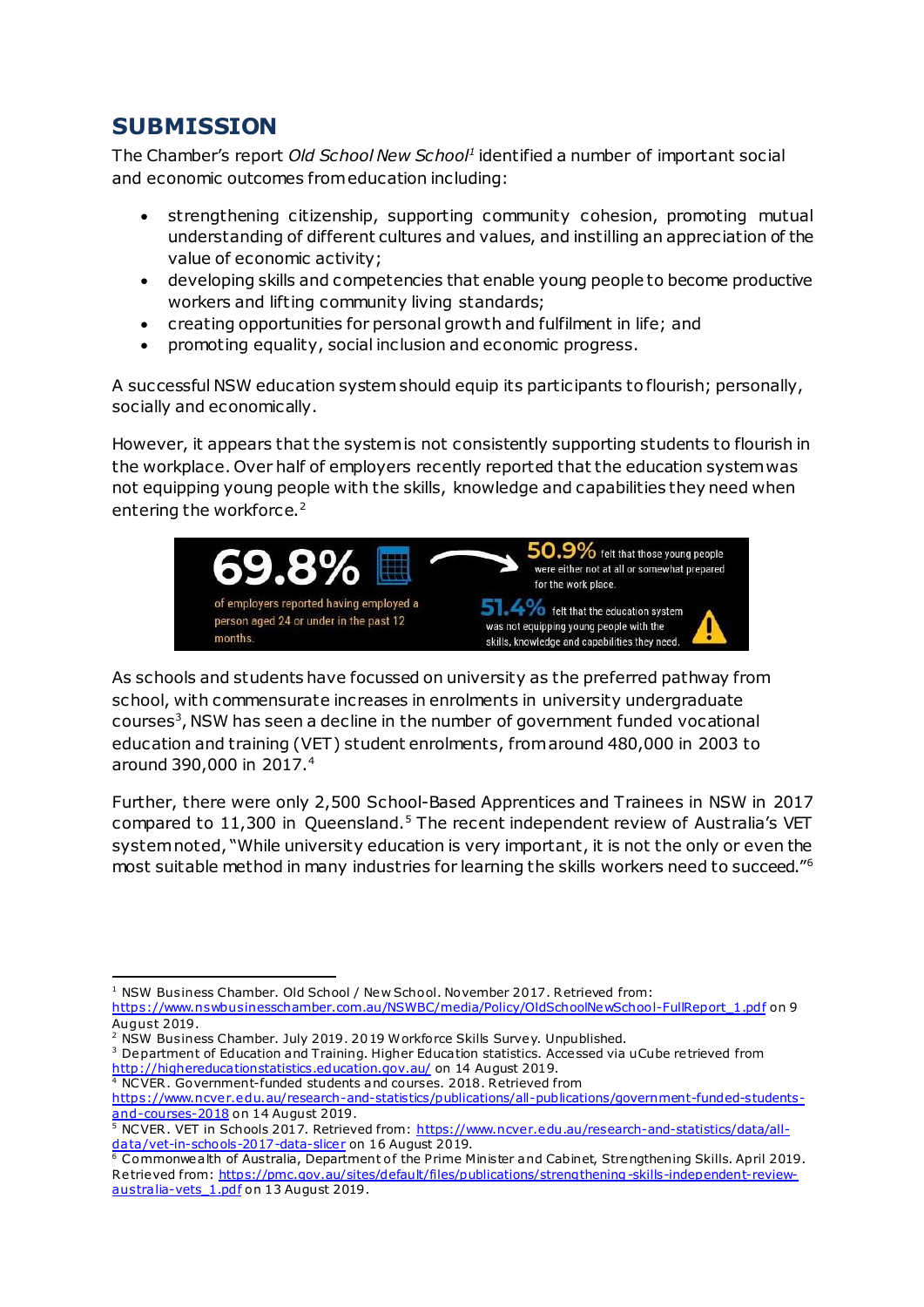At the same time, widespread skills shortages are being experienced by businesses across the state with more than 55 per cent of businesses with five or more employees reporting a skills shortage.<sup>7</sup> As shown in the short video below, many businesses frequently cite skill shortages as a key concern.<sup>8</sup>



Recent research conducted by the Chamber identified the breadth of demand for skilled workers with more than 82,000 jobs vacant state-wide due to skill shortages. 9



Within this context, there is no funding allocated to NSW schools to ensure that students are being provided with, and informed about, the breadth of skills needed in the future.<sup>10</sup>

The NSW Government must therefore use this opportunity to reform how it recognises schools' achievements in equipping students with the skills needed to gain employment and not just focus on a student's ability to sit a test.

Accordingly, the Chamber supports a move to outcome-based funding in principle, with the following key recommendations:

- 1. Outcome-based funding must take a **holistic view of student outcomes** and not focus solely on standardised tests.
- 2. Future funding should ensure that schools are **supporting students to develop a core set of transferable skills** in, for example, communication, teamwork and problem solving.
- **3. Funding for careers advice and industry liaison in schools is increased.**

1

<sup>7</sup> Note 2

<sup>&</sup>lt;sup>8</sup> NSW Business Chamber. December 2018. Keeping NSW Number 1 campaign. Video retrieved from: [https://www.youtube.com/watch?v=g40-PFDMhc0&list=PLmFjQp3Nz0LM\\_JOUd1MXwuqyxRTMnibi3&index=4](https://www.youtube.com/watch?v=g40-PFDMhc0&list=PLmFjQp3Nz0LM_JOUd1MXwuqyxRTMnibi3&index=4) on 16 August 2019.

<sup>&</sup>lt;sup>9</sup> Note 2

<sup>&</sup>lt;sup>10</sup> NSW Department of Education. Resource Allocation Model. Retrieved from:

[https://education.nsw.gov.au/our-priorities/work-more-effectively/local-schools-local-decisions/resource](https://education.nsw.gov.au/our-priorities/work-more-effectively/local-schools-local-decisions/resource-allocation-model)[allocation-model](https://education.nsw.gov.au/our-priorities/work-more-effectively/local-schools-local-decisions/resource-allocation-model) on 14 August 2019.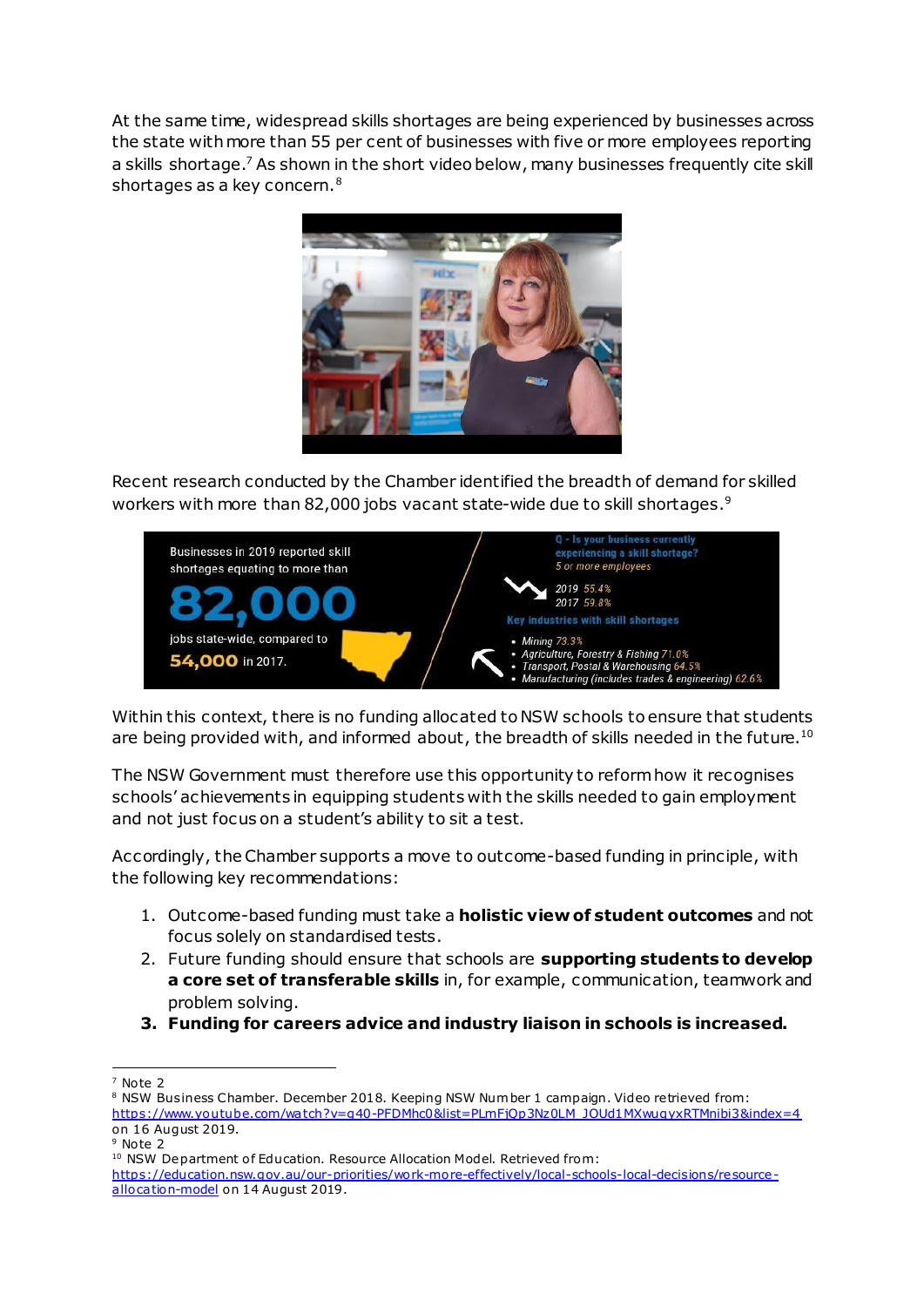### **Recommendations**

1

#### **1. Outcome-basedfundingmust take a holistic view of student outcomes and not focus solely on standardised tests.**

NAPLAN, ATARand the HSC are not the only ways of measuring a student's success. The Chamber is concerned that if funding incentives solely reward gains in standardised tests, schools will further prioritise teaching towards those tests. This risks coming at the expense of offering students a broader development of key life-long skills.

Outcome-based funding presents an opportunity to target alternative outcomes which are not currently consistently valued by Government and are sometimes ignored in a school setting but which may be of benefit to both student and the broader community. Such outcomes include, but are not limited to:

- The number of partnerships between schools and employers, including, for example, the number and quality of work placements undertaken by students.
- The number of students in years 9 and above who have received contemporary industry specific careers advice.
- The number of school-based apprenticeships and traineeships (SBATs) successfully completed.
- The number of VET units completed in each school, potentially focussed on units in a skills shortage area.
- Employment and/or continued learning outcomes for students post-school, targeted at disadvantaged schools with an ICSEA score below 1000.

This funding could be used to increase teacher numbers to support delivery of VET in schools or to provide wraparound services that support students to complete their schooling. Continued funding would be determined by the proportion of students achieving these outcomes.

The measurement of employment or continued learning outcomes would likely require the development of an ongoing post school survey, similar to the Victorian Government's On Track<sup>11</sup> survey of school leavers or the Queensland Government's Next Step postschool destination surveys<sup>12</sup> to better monitor student outcomes and school performance in terms of progress to work and further study.

ATO or Centrelink data can also support the assessment of employment outcomes. Unique Student Identifier data can be used for monitoring students' ongoing education status.

<sup>&</sup>lt;sup>11</sup> Victoria Education and Training. On Track survey. Retrieved fro[m https://www.education.vic.gov.au/ontrack](https://www.education.vic.gov.au/ontrack) on 14 August 2019.

<sup>&</sup>lt;sup>12</sup> Queensland Government. Next Step post-school destination surveys. Retrieved from <https://qed.qld.gov.au/publications/reports/statistics/schooling/learning-outcomes/next-step> on 14 August 2019.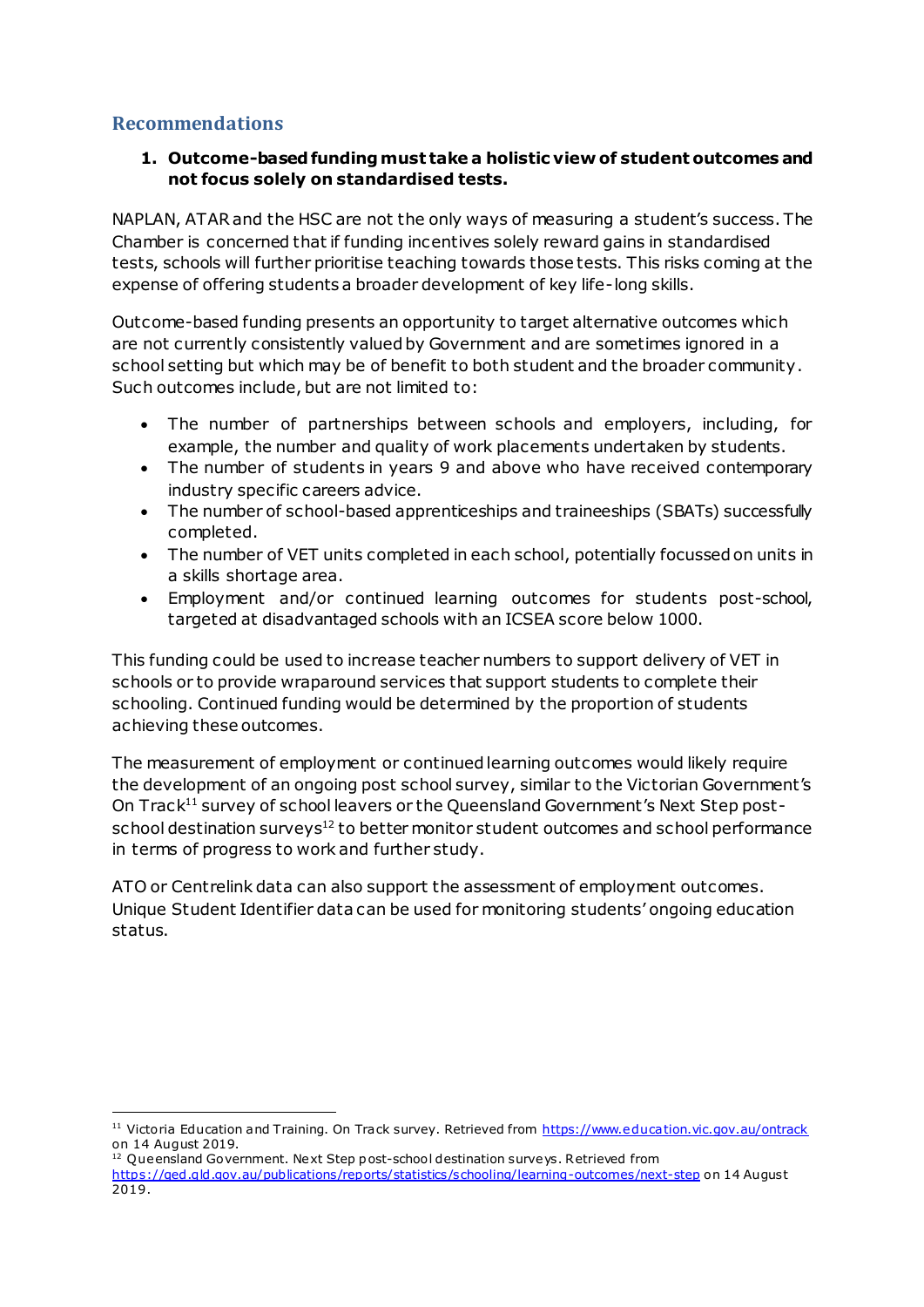#### **2. Future funding should ensure that schools are supporting students to develop a core set of transferable skills in, for example, communication, teamwork and problem solving.**

It is becoming increasingly unlikely that people will have one career during their lifetime, with one report suggesting that young people will potentially have 17 different jobs over five careers in their lifetime. $^{\rm 13}$ 

Many of the jobs created in the next four years are likely to not only require some training but a level of human interaction.<sup>14</sup> Recent research has indicated that two-thirds of jobs created between now and 2030 will be strongly reliant on soft skills, including communication and interpersonal skills. 15

The Chamber's research further supports these findings. The 2019 Workforce Skills Survey found that over a quarter of respondents that had employed a young person reported that the person was either not at all or only somewhat prepared for the workplace due to inadequate soft skills.<sup>16</sup>

These findings highlight the importance of schools developing student's lifelong skills such as interpersonal and communication skills. Future funding mechanisms must ensure that schools support students to develop a balance of specific competency-based skills, as well as broader core skills transferable throughout their careers.

#### **3. Funding for careers advice and industry liaison in schools is increased.**

High-quality information on the jobs of the future will be critical in encouraging school students into work or further study. Careers advice helps young people to make informed decisions. However, NSW public high schools with 1300 students generally receive an allowance for 1.0 FTE teacher to provide careers education. This equates to, optimistically, around 1 hour of careers advice per student every year.

Research performed by the Chamber shows the importance of high-quality careers advice and guidance in supporting young people to make the best decisions about education and employment. Sadly, it also shows that they are frequently unable to access such advice. Of the more than 30,000 15-24 year olds who participated in the Chamber's Skillsroad Youth Census 2018, only 52 per cent of respondents felt that they had received quality career advice throughout their schooling.<sup>17</sup>

To improve the capacity of students to make effective decisions, quality information about career opportunities and long term skills needs must be made more readily accessible to students. Schools need to have the resources to deliver more than 1 hour of advice each year.

from[: https://www2.deloitte.com/au/en/pages/building-lucky-country/articles/path-prosperity-future](https://www2.deloitte.com/au/en/pages/building-lucky-country/articles/path-prosperity-future-work.html)work.html on 14 August 2019.

 $16$  Note 2

1

<sup>&</sup>lt;sup>13</sup> Foundation for Young Australians. The New Work Smarts. July 2017. Retrieved from [https://www.fya .org.au/wp-content/uploads/2017/07/FYA\\_TheNewWorkSmarts\\_July2017.pdf](https://www.fya.org.au/wp-content/uploads/2017/07/FYA_TheNewWorkSmarts_July2017.pdf) on 13 August 2019.

<sup>&</sup>lt;sup>14</sup> Department for Jobs and Small Business. Em ployment Outlook to May 2023. December 2018. Retrieved from [: http://lmip.gov.au/default.aspx?LMIP/GainInsights/EmploymentProjections](http://lmip.gov.au/default.aspx?LMIP/GainInsights/EmploymentProjections) on 14 August 2019. <sup>15</sup> Deloitte Access Economics. June 2019. The path to prosperity: Why the future of work is human. Retrieved

<sup>&</sup>lt;sup>17</sup> NSW Business Chamber. 2018 Youth Census Report. September 2018. Retrieved from <https://www.skillsroad.com.au/youth-census-2018> on 9 August 2019